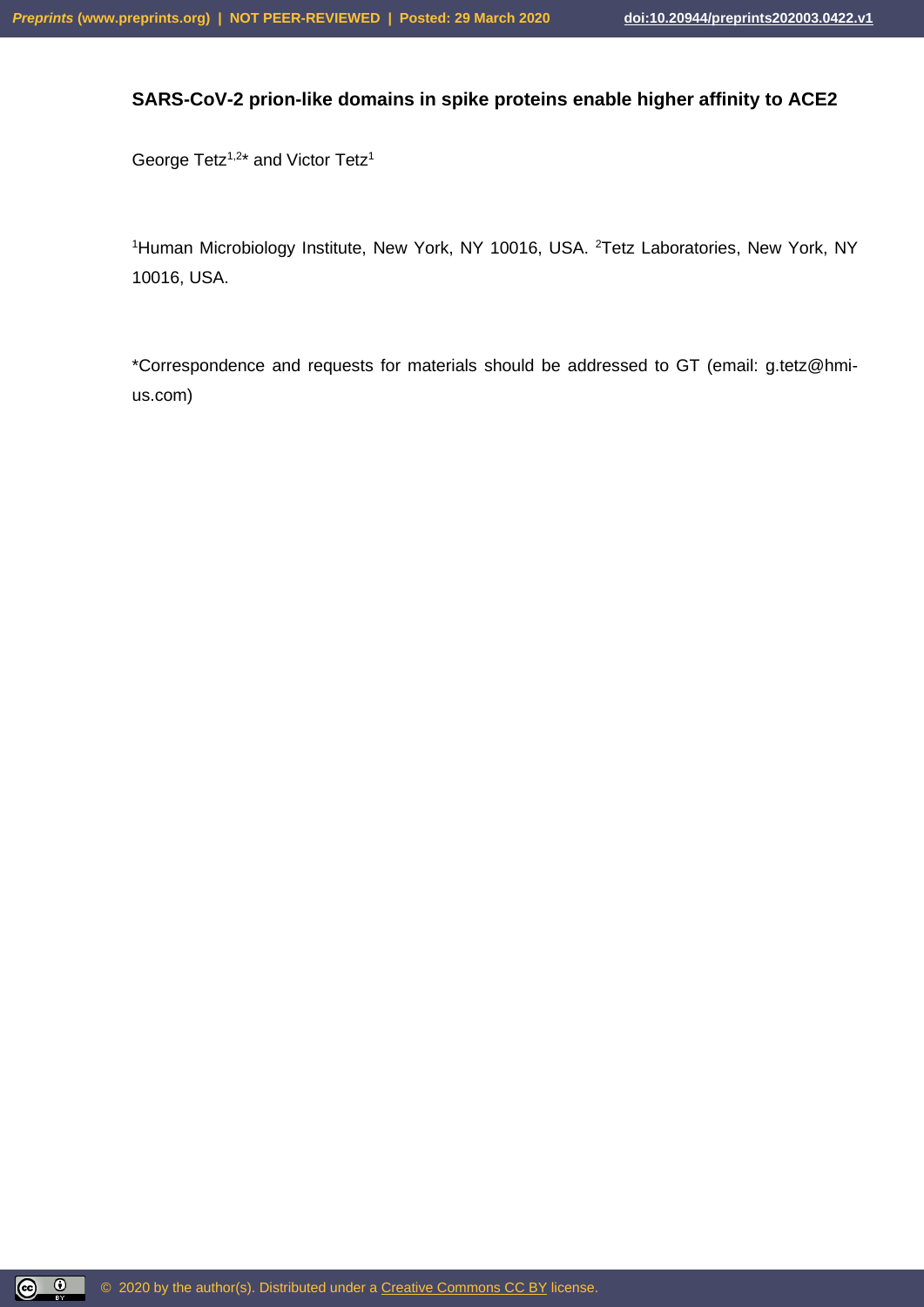#### **Abstract**

Currently, the world is struggling with the coronavirus disease 2019 (COVID-19) pandemic, caused by the severe acute respiratory syndrome coronavirus 2 (SARS-CoV-2). Prion-like domains are critical for virulence and the development of therapeutic targets; however, the prionlike domains in the SARS-CoV-2 proteome have not been analyzed. In this in silico study, using the PLAAC algorithm, we identified the presence of prion-like domains in the SARS-CoV-2 spike protein. Compared with other viruses, a striking difference was observed in the distribution of prion-like domains in the spike protein, since SARS-CoV-2 was the only coronavirus with a prionlike domain found in the receptor-binding domain of the S1 region of the spike protein. The presence and unique distribution of prion-like domains in the SARS-CoV-2 receptor-binding domains of the spike protein is particularly interesting, since although the SARS-CoV-2 and SARS-CoV S proteins share the same host cell receptor, angiotensin-converting enzyme 2 (ACE2), SARS-CoV-2 demonstrates a 10- to 20-fold higher affinity for ACE2. Finally, we identified prion-like domains in the  $\alpha$ 1 helix of the ACE2 receptor that interact with the viral receptor-binding domain of SARS-CoV-2. Taken together, the present findings indicate that the identified PrDs in the SARS-CoV-2 receptor-binding domain (RBD) and ACE2 region that interact with RBD have important functional roles in viral adhesion and entry.

## **Introduction**

The world is struggling with the pandemic caused by a novel coronavirus (now named severe acute respiratory syndrome-2 or SARS-CoV-2, causing the disease COVID-19) that has expanded from Wuhan throughout China (1). By March 30, 2020, the virus had caused over 775,000 confirmed cases worldwide and contributed to over 37,000 deaths [\(https://www.worldometers.info/coronavirus/\)](https://www.worldometers.info/coronavirus/).

SARS-CoV-2 is a new member of the Betacoronavirus (β-CoV) genus of large, enveloped singlestranded RNA viruses (2). This genus not only includes viruses that cause deadly human infections such as severe acute respiratory syndrome (SARS) and Middle East respiratory syndrome (MERS), but also encompasses viruses that cause non-life-threatening common colds, including human coronavirus OC43 (HCoV-OC43) and human coronavirus HKU1 (HCoV-HKU1) (3). Although these viruses predominantly infect lung epithelial cells, the clinical severity and pathogenesis of the infections they cause varies between different coronaviruses (4). While severe pneumonia and pulmonary fibrosis are fundamental to the pathogenesis of COVID-19, SARS, and MERS, these symptoms are not typical of infections caused by HCoV-OC43 and HCoV-HKU1 (5,6).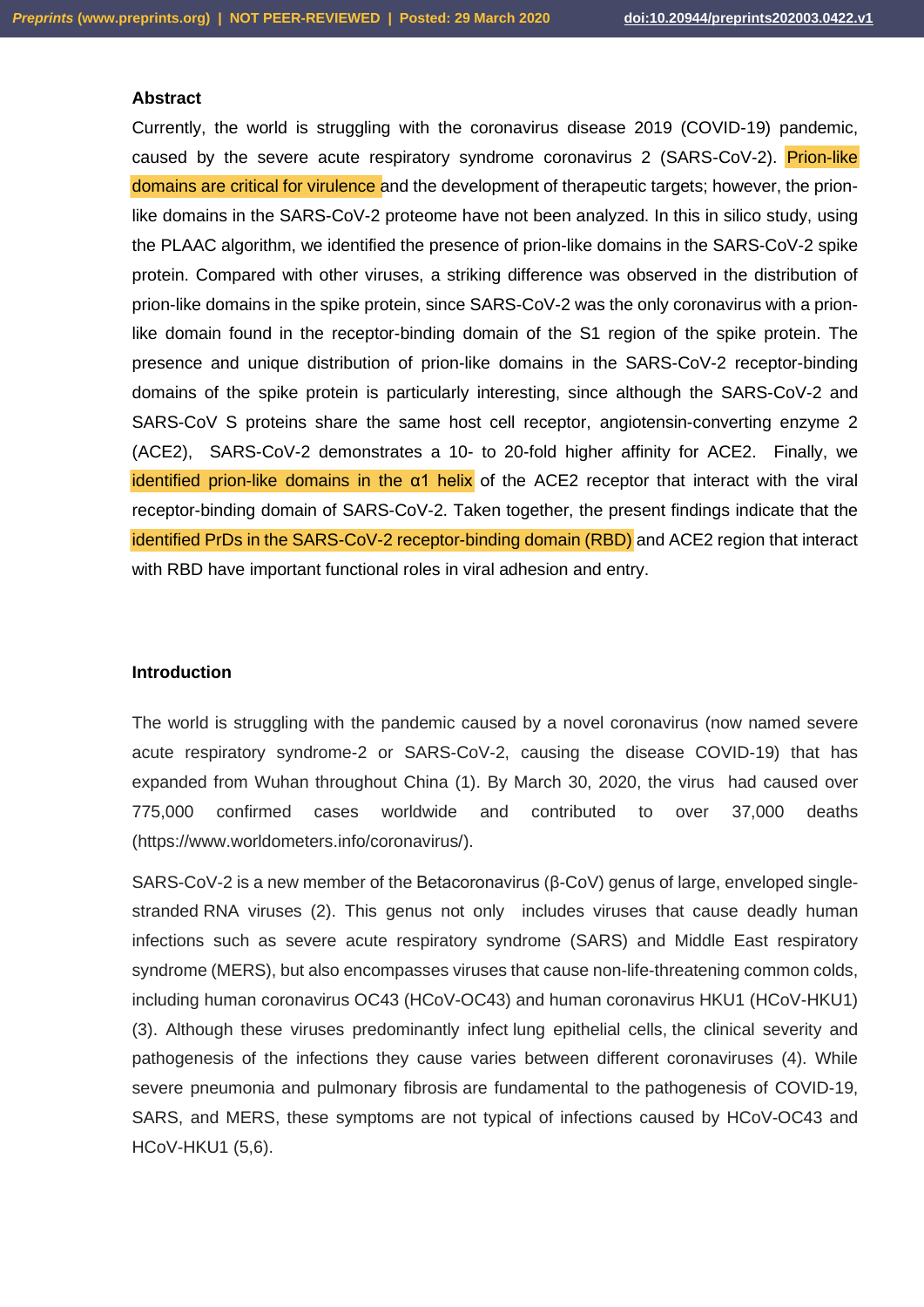Like other β-CoVs, the genome of the novel SARS-CoV-2 virus encodes structural proteins required for the efficient formation of infectious virions; these include the spike (S), envelope (E), membrane (M), and nucleocapsid (N) proteins (7).

The key determinant of the host specificity of a β-CoVs is the surface-located S protein, which plays critical roles in infection by mediating viral attachment to host cell surface receptors and facilitating viral entry (8). The S protein consists of two large regions: N-terminal S1 and C-terminal S2 (9). S1 is responsible for recognizing host-cell receptors, including the receptor-binding domain (RBD), and has higher sequence variability than S2 (S1 shares around 70% identity with that of other human β-CoVs). Moreover, the membrane-embedded S2 region responsible for fusion is more highly conserved than that of S1 (8,9) In SARS-CoV-2, the RBD in S1 allows the virus to bind directly to the peptidase domain of the host angiotensin-converting enzyme 2 (ACE2) complex, mediating virus entry into sensitive cells (10). Notably, compared to SARS-CoV, SARS-CoV-2 has a higher binding affinity to ACE2 (which is the common receptor for both SARS-CoV-2 and SARS-CoV), with a broader interaction with ACE2 expressed not only in the lungs but also in kidney, testis, and heart (10,11).

Recently we have conducted an analysis and identified for the first time viral prion-like domains (PrDs), which we suggest are novel regulators of virion assembly with a role in virus-host cell interactions (12,13). These studies were in alignment with previous studies, showing that in addition to the pathological role of prions that they play in humans being implicated in Alzheimer's and Parkinson's diseases, diabetes, and many other human pathologies, protein misfolding plays important physiological roles in eukaryotes and prokaryotes (14-17).

Though the detailed molecular mechanisms underlying prion formation remain elusive, asparagine (Q)- and glutamine (N)-rich regions characterized by altered hydrophobicity and net sequence charge are known to drive prion formation. This is the basis for a number of algorithms for identifying candidate prionogenic domains (18,19). One such algorithm is prion-like amino acid composition (PLAAC) analysis, which allows the evaluation of prion-like domains based on the hidden Markov model (HMM) (20).

In this study, for the first time, we performed a detailed study of the prion-like domains in spike protein of SARS-CoV-2 and a comparison of SARS-CoV-2 to other human-pathogenic β-CoVs. Our findings can contribute to a better understanding of the pathogenicity of SARS-CoV-2 and will help to uncover new targets for the development of drugs and vaccines based on the prionogenic properties of particular viral protein regions.

#### **Results**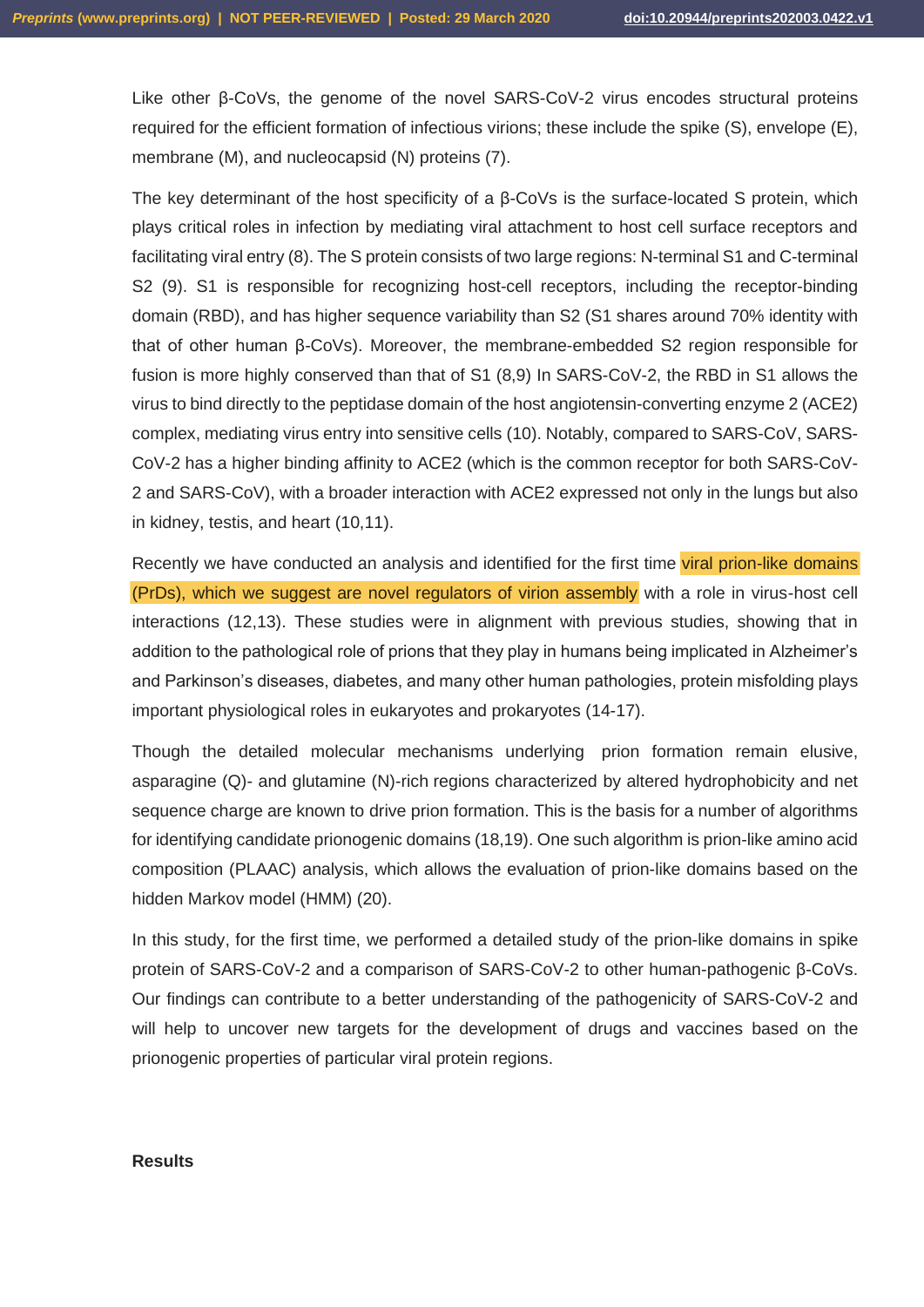Using the prion-prediction PLAAC algorithm, we analyzed structural proteins derived from UniProtKB and NCBI databases and identified PrDs in the S proteins of all β-CoVs analyzed in this study (Supplementary figure S1). The LLR scores of PrDs of the S proteins were practically identical within the studied β-CoVs, ranging from 4.431 to 4.991 (Supplementary Figure S2). Notably, with more precise mapping of PrDs within these proteins, we found a striking difference in their localization with SARS-CoV-2 being the only virus with PrDs identified within the RBD of the S protein (Table 1).

Considering that although SARS-CoV-2 and SARS-CoV (which are the closest related human β-CoVs pathogens) share the same host-cell receptor ACE2, SARS-CoV-2 binds tighter to it; therefore, we hypothesized that the presence of PrDs in the RBD of the SARS-CoV-2 might explain this phenomenon (10). Consistent with this hypothesis, we found that SARS-CoV-2 along with other residue substitutions has *five* substituted amino acids in the RBD compared to SARS-CoV; the following are the substitutions in the RBD:  $\text{S460} \rightarrow \text{Q474}$ , T488  $\rightarrow$  N481, N480  $\rightarrow$  Q493, Y485  $\rightarrow$  Q498 and T488  $\rightarrow$  N501, therefore forming a hydrophobic Q/N rich region that enables the prionogenity of the SARS-CoV-2 RBD (Figure 1).

We next analyzed the presence of prion-like domains in ACE2 protein and found PrDs within the α1 helix of ACE2 (aa 40-65 and 93-106) (Supplementary figure S2). Based on previous analysis by Yan et al. we modulated the interface between the SARS-CoV-2 RBD and ACE2 identified in this study, by aligning their sequences (Figure 2A, B) (21). Interestingly, we identified a pattern in which five of seven amino acids that interact between the SARS-CoV-2 RBD and host cell ACE2 are localized within the PrDs of SARS-CoV-2 RBD, ACE2 or both of them (Figure 2A). Thus, Q498 and T500 from the PrD of the SARS-CoV2 RBD interact with Y41 and Q42 within the PrD of ACE2; while Q474, F486 and N501 from the PrD of the SARS-CoV2 RBD bind to Q24, M82 and K343 of a non-PrD of ACE2. Notably, only K417 and Y453 were the only residues of the SARS-CoV-2 RBD that were outside the viral PrD and bound to a non-PrD of ACE2 (Figure 2B).

#### **Discussion**

This study is the most complete evaluation of PrDs in the S protein of SARS-CoV-2. The results highlight some previously unknown, unique characteristics of SARS-CoV-2 that may play important roles in the pathogenesis and inform the development of new therapeutic strategies.

In this study, we used a high threshold of the PLAAC score for protein identification: only proteins with a high probability of prionogenic properties were included in the analysis. We found that all members of β-CoVs members contain PrDs in the S proteins. However, SARS-CoV-2 is the only member of β-CoVs that has a PrD in the RBD of the S protein that binds to the ACE2 receptor employed for host cell entry. Furthermore, we discovered specific amino acids (Q474, N481, Q493, Q498 and N501) that enable the prionogenity of the SARS-CoV-2 RBD that are not found in the RBD of SARS-CoV, of which Q474, Q498 and N501 directly contact within ACE2.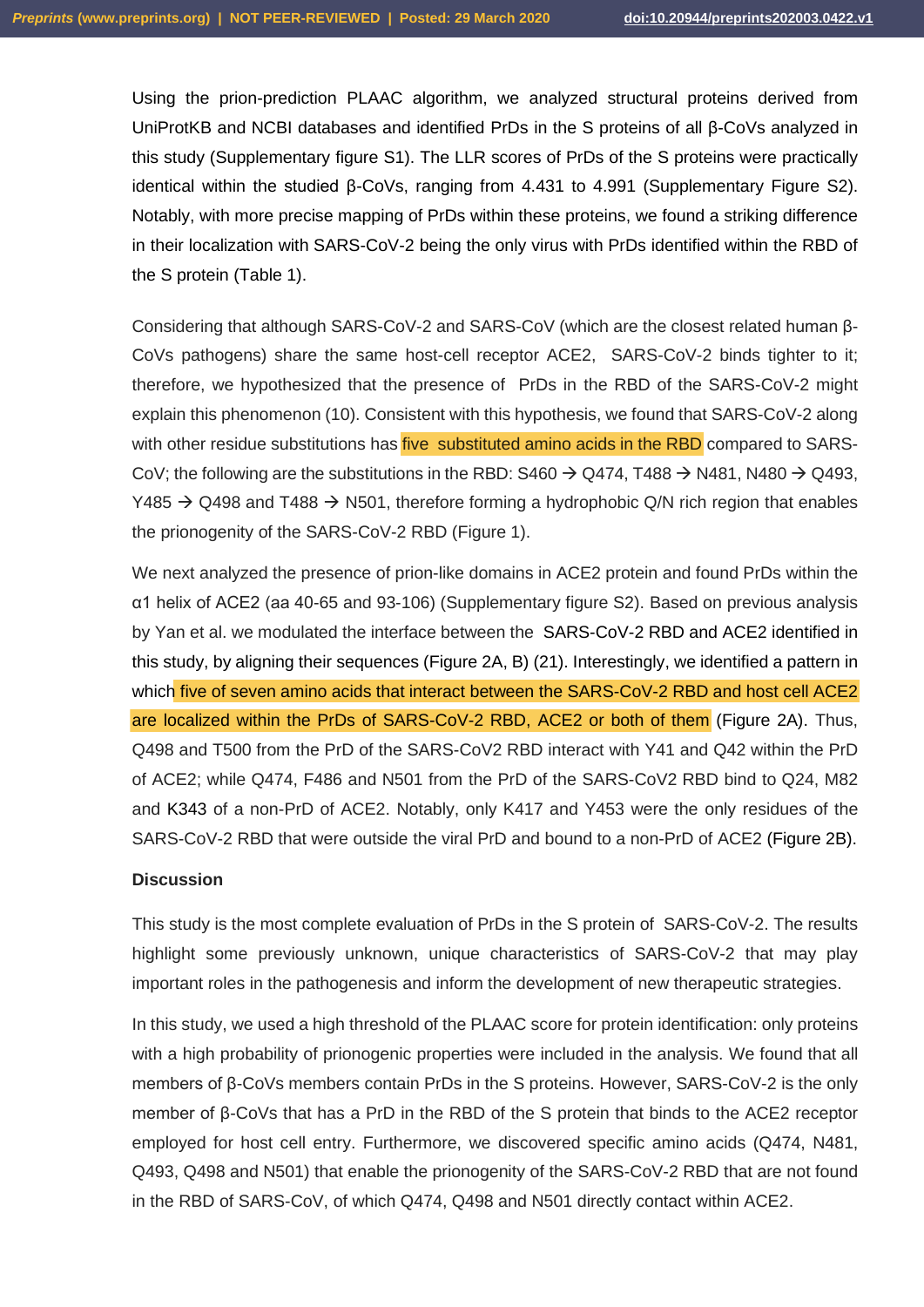From these analyses, we conclude that the presence of these intrinsically disordered regions in the SARS-CoV-2 RBD, might be the reason for its optimized binding to the human ACE2 receptor in comparison to the RBD of SARS-CoV, since the distinguishing characteristic of PrDs is their ability to rapidly shift between multiple conformations due to residue hydrophobicity and net sequence charge (18, 22).

Notably, since five of seven amino-acid interactions that occur between the RBD of SARS-CoV-2 and ACE2 are within their PrDs, it is also interesting to consider whether the prion-prion interaction between the virus and human receptor participates in COVID-19 and does it add a special value for the higher affinity to their binding. Since other β-CoVs were shown to lack the PrDs in the RBD, this means that the presence of PrDs is beneficial, but not necessary, for receptor-mediated virion attachment to the host cell. One of the critical goals of our previous studies was to show that PrDs identified in viruses may have important functional roles in virulence and are particularly associated with viral adhesion and entry.

This study provides a proof of this concept, showing that the presence of PrDs in the RBD of SARS-CoV-2 enhances viral binding to its host receptor compared to that of SARS-CoV, which lacks PrDs in its RBD structure. Further analyses of these PrD-containing proteins in SARS-CoV-2 may improve our understanding of COVID-19 infection and provide new insights into its pathophysiology novel targets for developing therapies.

#### **Materials and Methods**

#### **Protein Sequences**

To identify the PrDs present in viral proteomes, protein sequences were obtained from the UniProt Knowledge Base and National Center for Biotechnology Information (NCBI) database (23, [http://www.ncbi.nlm.nih.gov/\)](http://www.ncbi.nlm.nih.gov/). Protein functions were manually curated using information from UniProt and NCBI databases. The structure of the RBD-ACE2 complex was established based on the data from PDB ID: 6VW1 and visualized using the YASARA software (http://www.yasara.com) (24, 25).

#### **Identification of PrDs in viral proteomes**

The presence of PrDs in β-CoV proteomes found using the PLAAC algorithm and the output probabilities for the PrDs were constructed based on amino-acid frequencies and similarities with PrDs in *Saccharomyces cerevisiae*. We used a cutoff of 3.0 log-likelihood ratio (LLR) and alpha = 1.0, representing *S. cerevisiae* background scanning, to identify the PrDs. Prion-like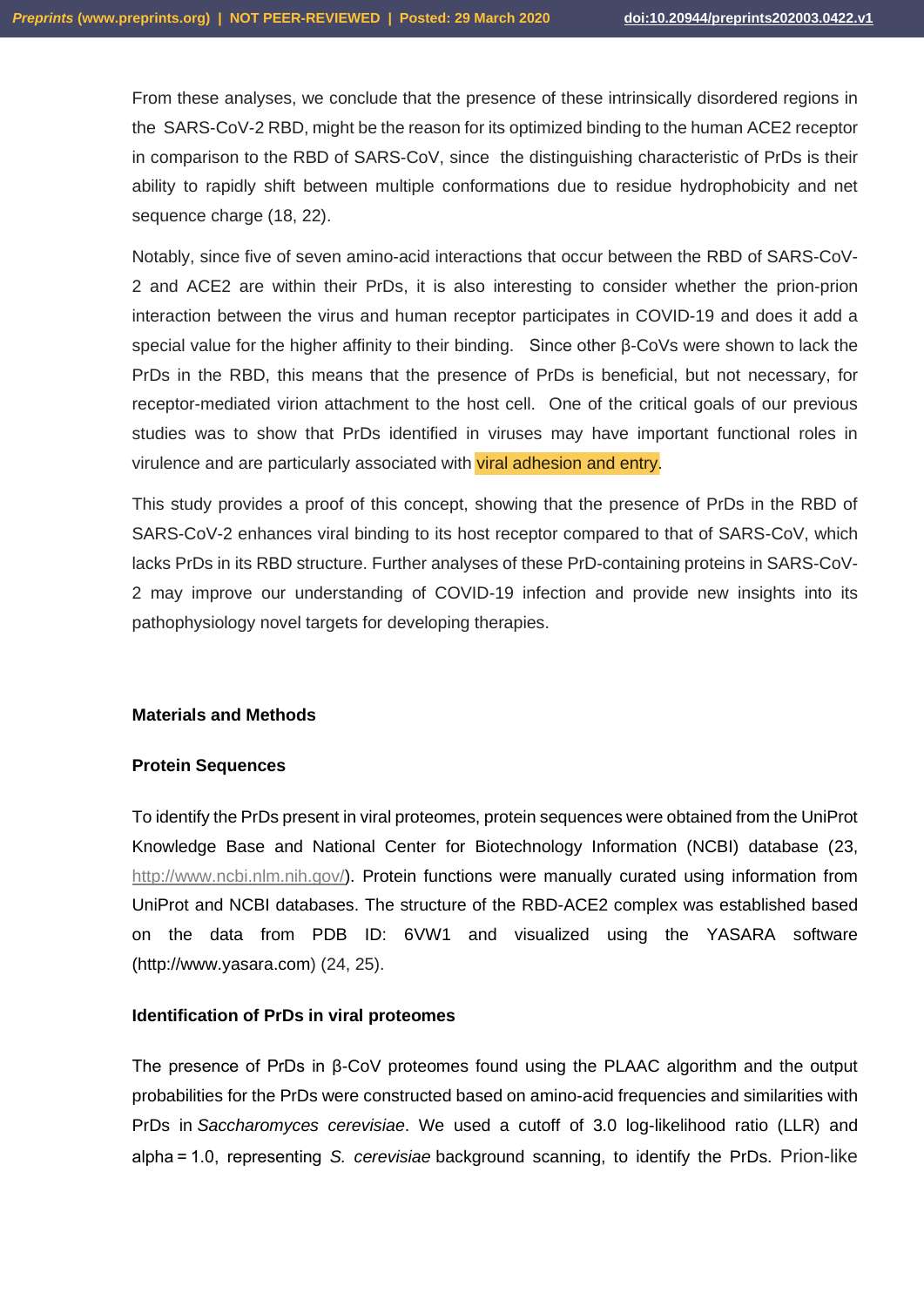domain amino acid positions were determined based on the PLAAC algorithm program analysis or manually.

## **Statistical analysis**

All statistical analyses were conducted using the Statistical package for Windows (version 5.0) (StatSoft, Inc.). Data were compared between viruses using a  $\chi^2$  test or Fisher's exact test. To detect differences in multiple comparisons, one-way analysis of variance (ANOVA) was fitted with the standard confidence interval of 95%. P values  < 0.05 were considered statistically significant.

#### **Tables**

# **Table 1. Comparison of the distribution of PrDs within the S protein among different β-CoV human pathogens**

|            | S protein       |                                         |  |
|------------|-----------------|-----------------------------------------|--|
|            | <b>Domain</b>   | <b>Prion-like domain AA</b><br>position |  |
| SARS-CoV-2 | <b>RBD</b>      | 473-510                                 |  |
| SARS-CoV   | HR <sub>1</sub> | 900-910                                 |  |
| MERS-CoV   | <b>NA</b>       | Non-detectable                          |  |
| HCoV-OC43  | <b>NA</b>       | Non-detectable                          |  |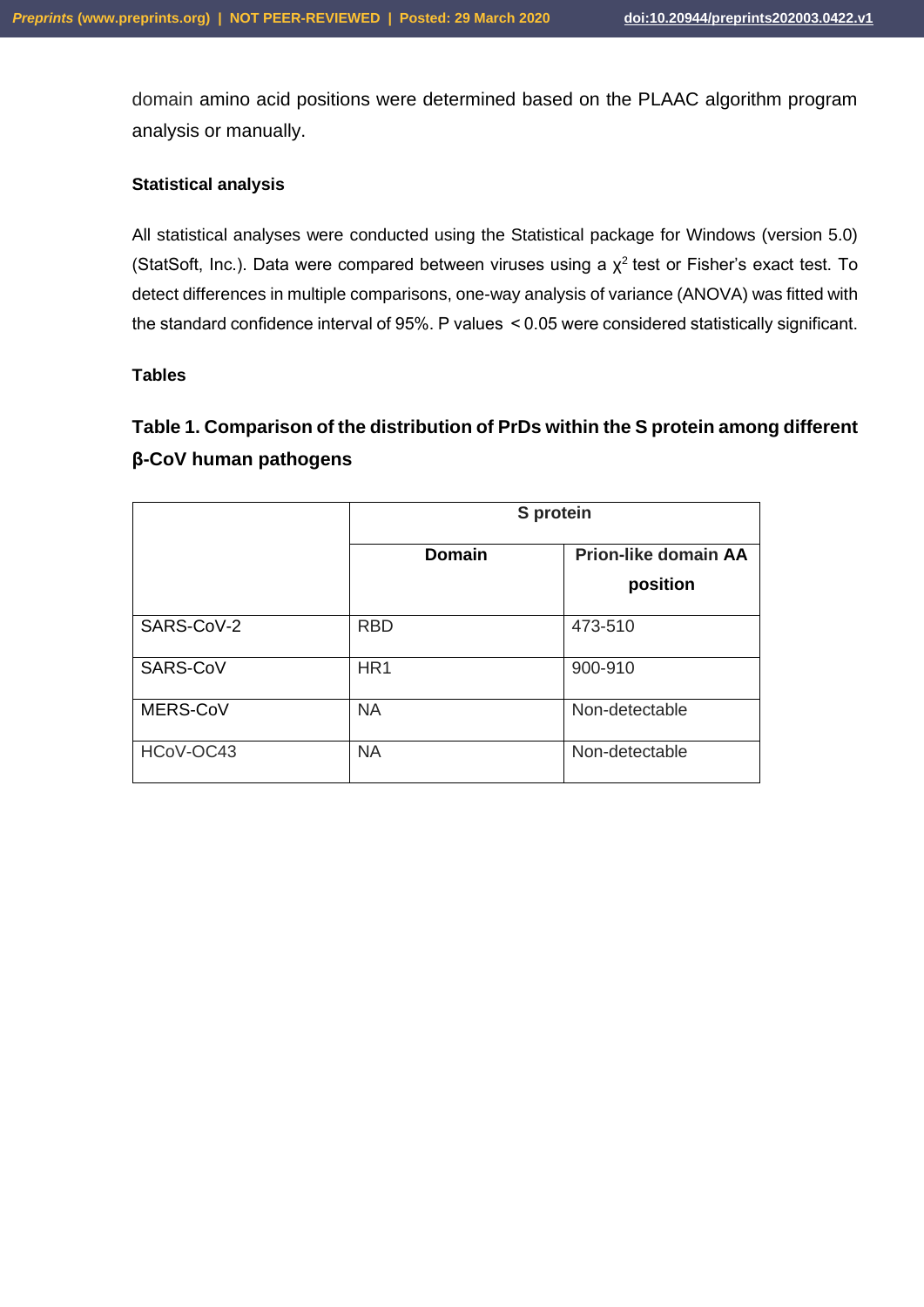#### **Figures**

**Figure 1. Analysis and comparison of mutations in the RBD of SARS-CoV-2 and SARS-CoV.**



The RBD of the SARS-CoV-2 spike protein was aligned against the closest related human βCoV, SARS-CoV. The PrDs of SARS-CoV-2 are red. Different residues are denoted by an "\*" beneath the consensus position. The amino acids asparagine (Q) and glutamine (N) in the PrDs of the SARS-CoV-2 RBD that differ from the amino acids in the SARS-CoV RBD are denoted by red "\*\*" beneath the consensus position. Amino acids of the SARS-CoV-2 RBD that bind to ACE2 are marked with red boxes. RBD - Receptor binding domain.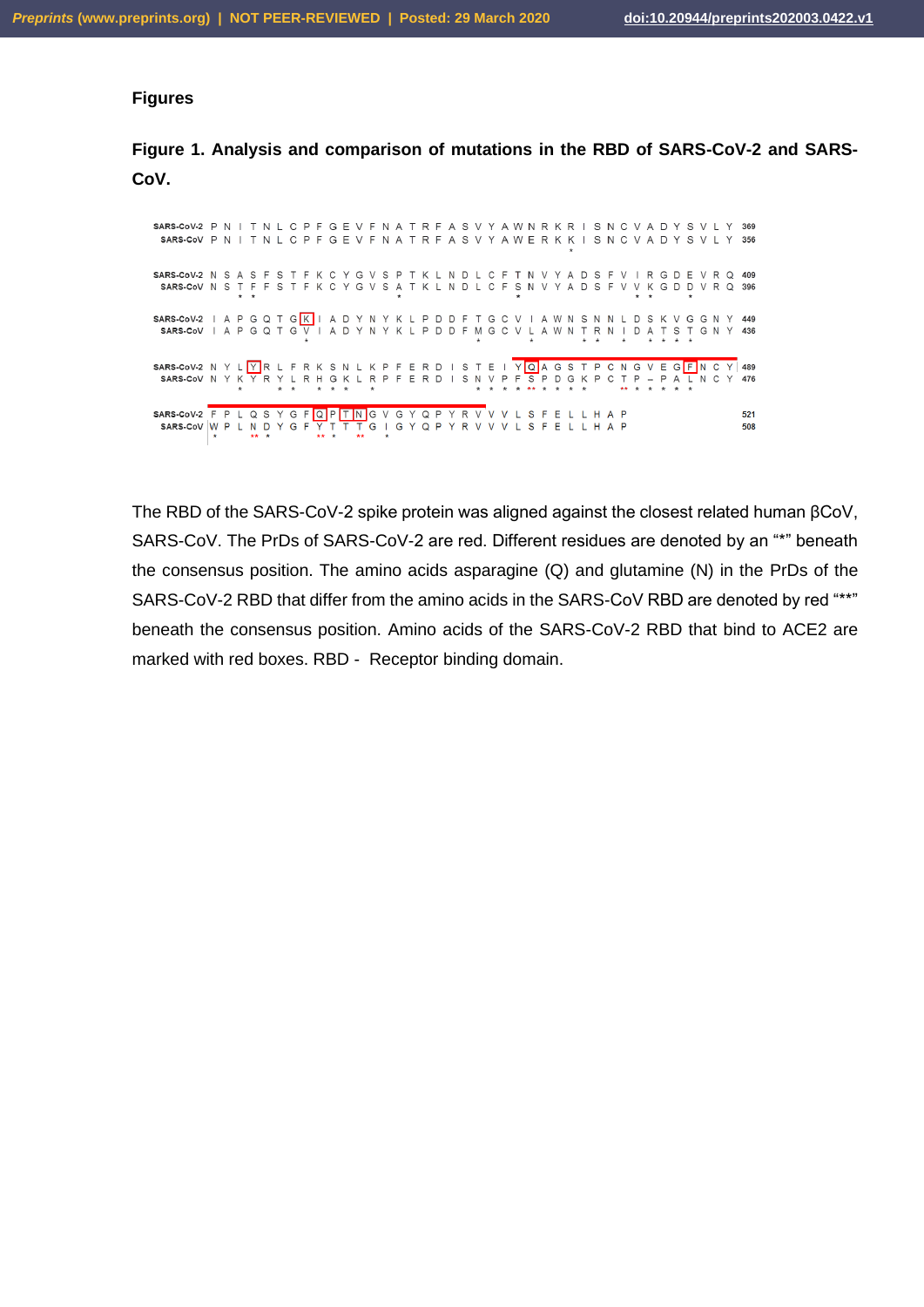$\lambda$ 

**Figure 2. Interactions between amino acids of PrDs and non-prion-like regions of SARS-CoV-2 RBD and ACE2.**

| PrD of SARS-CoV-2 RBD |                 |      | Non-PrD of SARS-CoV-2<br><b>RBD</b> |                 |                 |
|-----------------------|-----------------|------|-------------------------------------|-----------------|-----------------|
| <b>T500</b>           | Q474            | F486 | N <sub>501</sub>                    | K417            | Y453            |
|                       |                 |      |                                     |                 |                 |
| Q42                   | Q <sub>24</sub> | M82  | K353                                | D <sub>30</sub> | H <sub>34</sub> |
|                       |                 |      |                                     |                 |                 |



(A) The amino acids Q498 and T500 from the PrD of the SARS-CoV2 RBD interact with Y41 and Q42 within the PrD of ACE2, while Q474, F486 and N501 from the PrD of the SARS-CoV-2 RBD bind to Q24, M82 and K343 from the non-PrD of ACE2. K417 and Y453 were the only amino acids of the SARS-CoV-2 RBD that were outside the viral PrD and bound to ACE2.

(B to D) Detailed analysis of the interface between the SARS-CoV-2 RBD and ACE2. The structure of the RBD-ACE2 complex was established based on the data from PDB ID: 6VW1 and visualized using the YASARA software [\(http://www.yasara.com\)](http://www.yasara.com/). The ACE2 and RBD molecules are stained green and blue respectively. Amino acids within the PrD of the RBD that interact with amino acid residues of ACE2 are stained purple, while those in the PrDs of ACE2 that interact with amino acid residues of the RBD are stained green; the interactions are indicated by red, dashed lines. Amino acids within the non-PrD of the RBD that interacts with amino acid residues of ACE2 are yellow, while those in the non-PrDs of ACE2 that interact with amino acid residues of the RBD are orange, and these interactions are indicated by a black dashed line.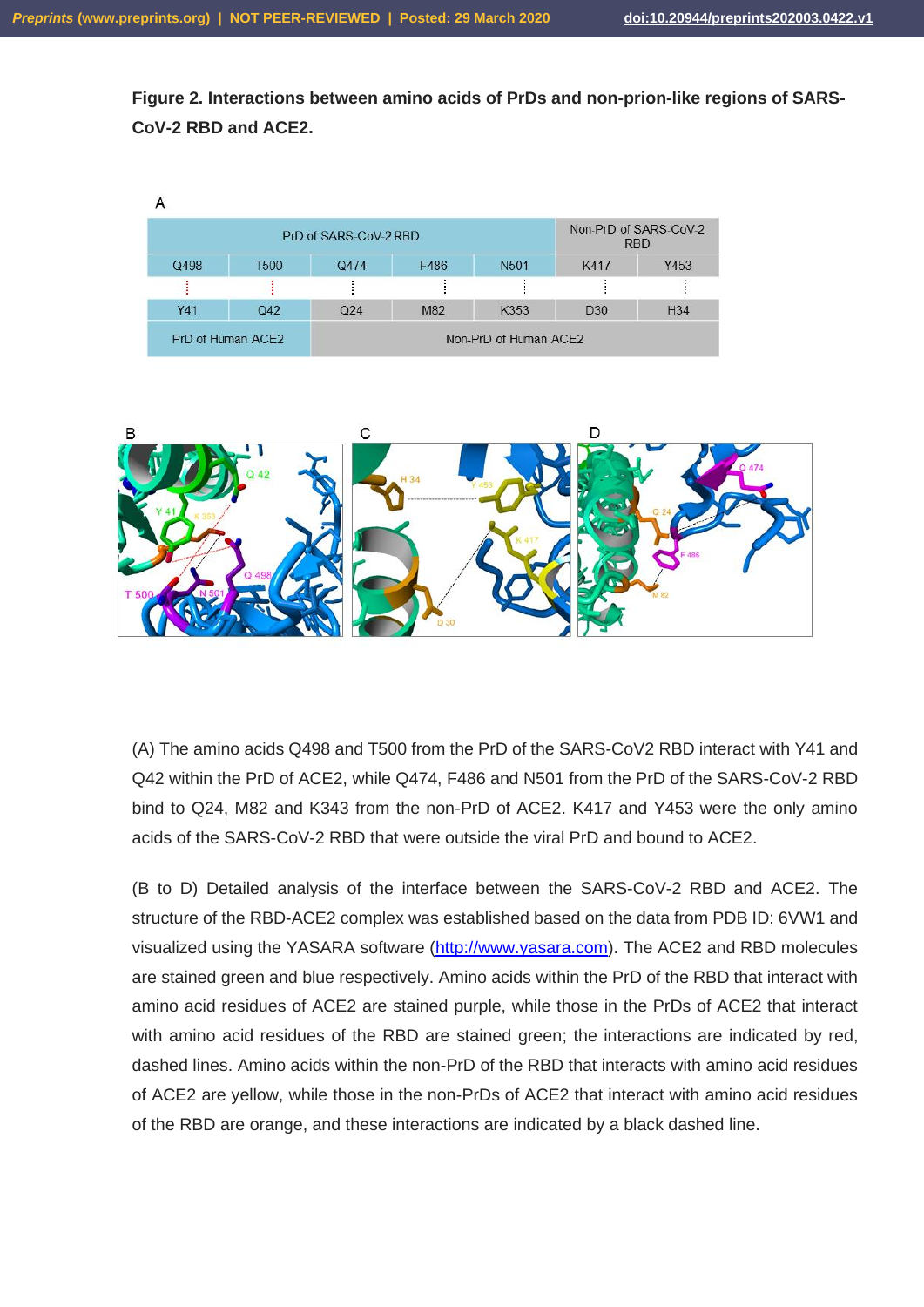**Supplementary figure S1. Graphical representation of the LLR score in the PrDs of the S protein from different β-CoVs.**



The LLR value of the S protein from (A) SARS-CoV-2, (B) SARS-CoV, (C) MERS-CoV and (D) HCoV-OC43.

**Supplementary figure S2. LLR score showing the predicted putative PrDs in S proteins of β-CoVs.**



Heatmap of PrD distribution in S proteins in β-CoVs. Cells indexed by rows and columns are marked using a color gradient, ranging from white (LLR  $<$  3.0) to saturated red (LLR = 5). The results were analyzed using one-way ANOVA.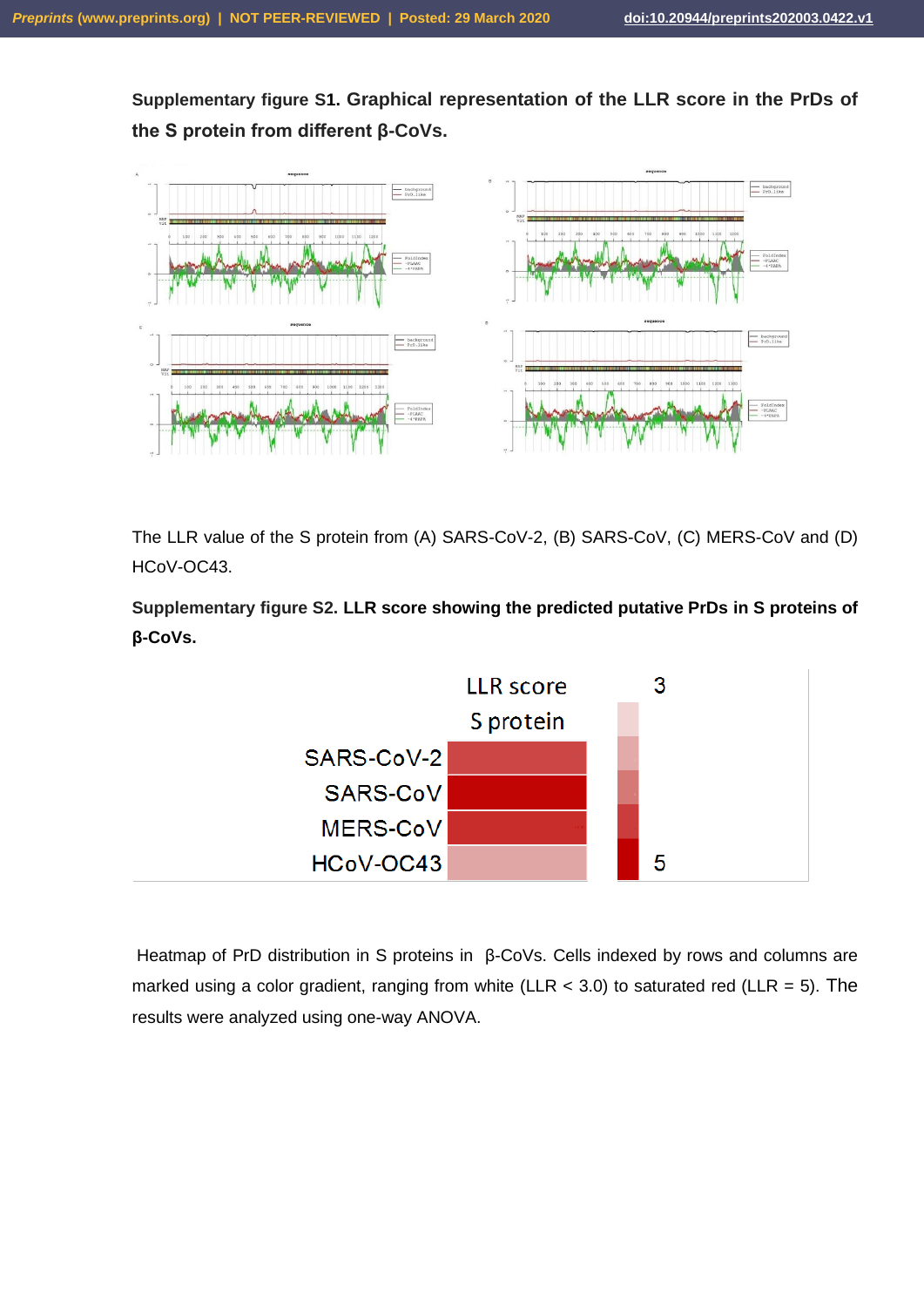**Supplementary figure S3. Graphical representation of the LLR score of PrDs in the ACE2 protein.**



## **Author Contributions**

GT and VT designed the experiments. GT performed the experiments and supervised data analysis. VT and GT analyzed the data and wrote the manuscript.

## **Competing interests**

The authors declare no competing interests.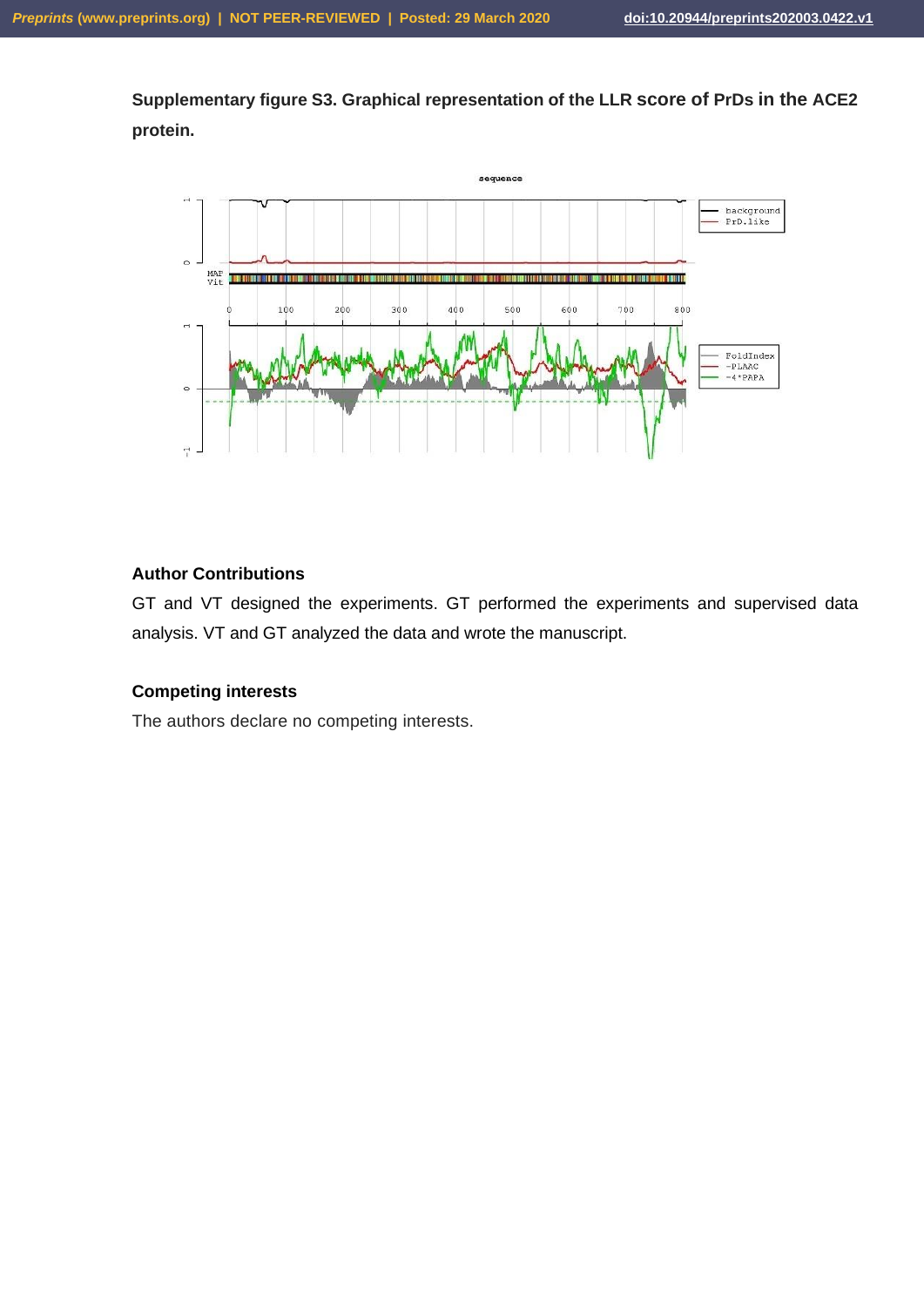#### **References**

- 1. Lipsitch, M., Swerdlow, D.L. & Finelli, L. Defining the epidemiology of Covid-19 studies needed. *New England Journal of Medicine (*2020).
- 2. Xu, J., Zhao, S., Teng, T., Abdalla, A.E., Zhu, W., Xie, L., Wang, Y. & Guo, X. Systematic Comparison of Two Animal-to-Human Transmitted Human Coronaviruses: SARS-CoV-2 and SARS-CoV. *Viruses* **12***,* .244 (2020).
- 3. Chan, J.F.W., Kok, K.H., Zhu, Z., Chu, H., To, K.K.W., Yuan, S. & Yuen, K.Y. Genomic characterization of the 2019 novel human-pathogenic coronavirus isolated from a patient with atypical pneumonia after visiting Wuhan. *Emerging Microbes & Infections* **9**, 221-236 (2020).
- 4. Fehr, A.R., & Perlman, S. "Coronaviruses: an overview of their replication and pathogenesis." In *Coronaviruses* 1-23. Humana Press, New York, NY (2015).
- 5. Memish, Z.A., Perlman, S., Van Kerkhove, M.D & Zumla A. Middle East respiratory syndrome. *The Lancet* (2020).
- 6. Rothan, H.A. & Byrareddy, S.N. The epidemiology and pathogenesis of coronavirus disease (COVID-19) outbreak. *Journal of Autoimmunity* 102433, (2020).
- 7. Tai W , He L ,Zhang X ,Pu J, Voronin D , Jiang S, Zhou Y, Du L. Characterization of the receptor-binding domain (RBD) of 2019 novel coronavirus: implication for development of RBD protein as a viral attachment inhibitor and vaccine, Cellular & Molecular Immunology, 2020.
- 8. Lu, G., Wang, Q. and Gao, G.F., 2015. Bat-to-human: spike features determining 'host jump'of coronaviruses SARS-CoV, MERS-CoV, and beyond. *Trends in microbiology*, *23*(8), pp.468-478.
- 9. Shang W, Yang Y, Rao Y, Rao X. The outbreak of SARS-CoV-2 pneumonia calls for viral vaccines. npj Vaccines. 2020 Mar 6;5(1):1-3.
- 10. Wrapp, D., Wang, N., Corbett, K.S., Goldsmith, J.A., Hsieh, C.L., Abiona, O., Graham, B.S. and McLellan, J.S., 2020. Cryo-EM structure of the 2019-nCoV spike in the prefusion conformation. *Science*, *367*(6483), pp.1260-1263.
- 11. Shen, Q., Xiao, X., Aierken, A., Liao, M. and Hua, J., 2020. The ACE2 Expression in Sertoli cells and Germ cells may cause male reproductive disorder after SARS-CoV-2 Infection.
- 12. Tetz G & Tetz V. Prion-Like Domains in Phagobiota. *Frontiers in Microbiology* 8: <https://doi.org/10.3389/fmicb.2017.02239> (2017).
- 13. Tetz, G. and Tetz, V., 2018. Prion-like domains in eukaryotic viruses. *Scientific reports*, *8*(1), pp.1-10.
- 14. Soto C. Unfolding the role of protein misfolding in neurodegenerative diseases. Nature Reviews Neuroscience. 2003 Jan;4(1):49-60.
- 15. Tetz G, Brown SM, Hao Y, Tetz V. Type 1 diabetes: an association between autoimmunity, the dynamics of gut amyloid-producing E. coli and their phages. Scientific reports. 2019 Jul 4;9(1):1-1.
- 16. Tetz, G., Pinho, M., Pritzkow, S., Mendez, N., Soto, C. and Tetz, V., 2020. Bacterial DNA promotes Tau aggregation. *Scientific Reports*, *10*(1), pp.1-11.
- 17. Fowler, D., Koulov, A., Balch, W. & Kelly, J. Functional amyloid from bacteria to humans. *Trends in Biochemical Sciences* **32**, 217–224, (2007).